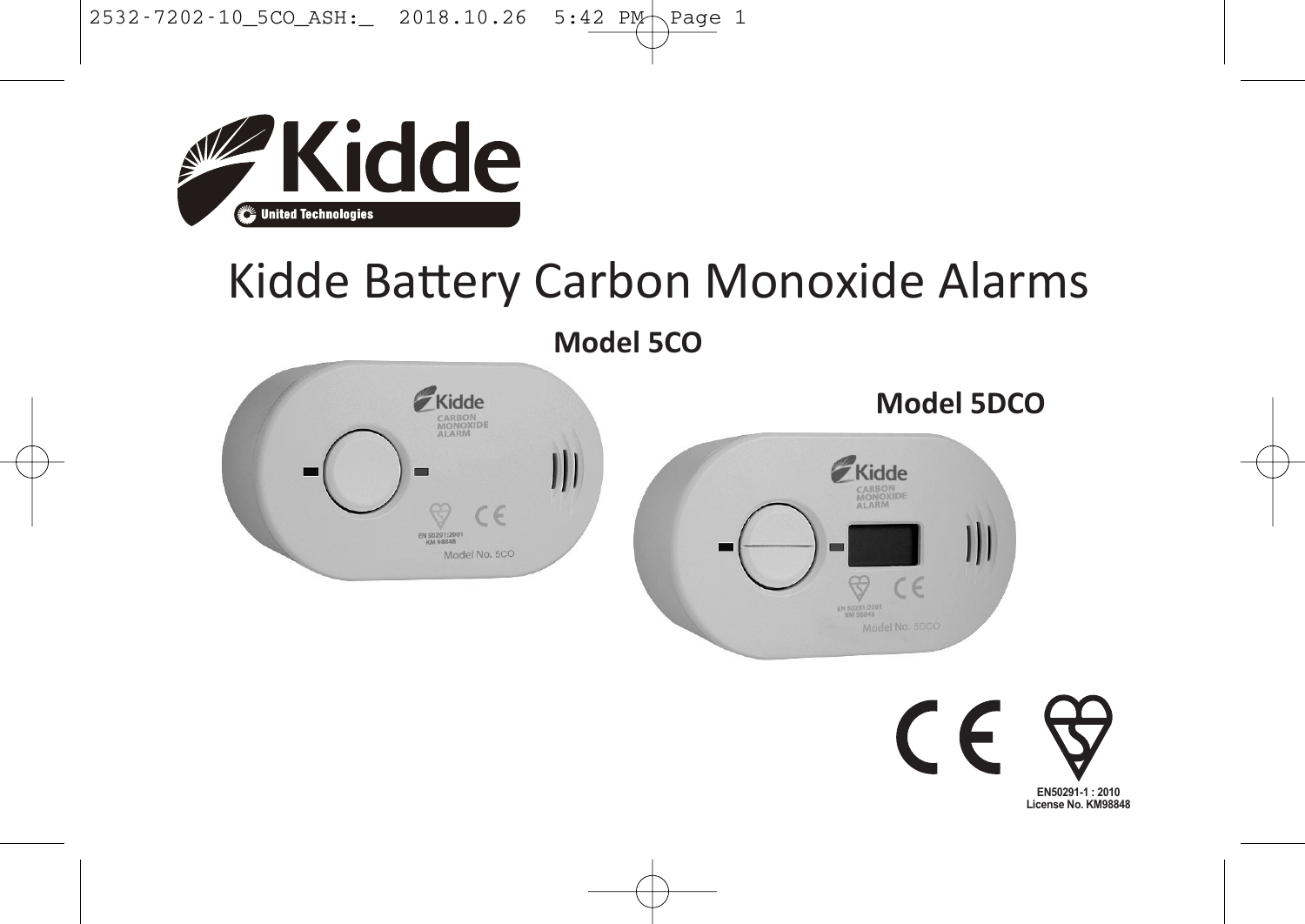#### **Contents**

- 1. What is Carbon Monoxide (CO)?
- 2. Important Safety Information
- 3. Switching on Your CO Alarm
- 4. Installation Instructions Recommended Locations
- 5. Installation Instructions Mounting your alarm
- 6. Using your CO Alarm Warning Signals, Testing / Re-setting, LCD read-outs (model 5DCO only), Peak Level Display (model 5DCO only)
- 7. Replacement Batteries / End-of-Life
- 8. What To Do If Your Alarm Sounds
- 9. Maintenance of your Alarm
- 10. Troubleshooting

- 11. Product Specifications
- 12. Warnings and Important Notices
- 13. Warranty Information
- 14. Environmental Protection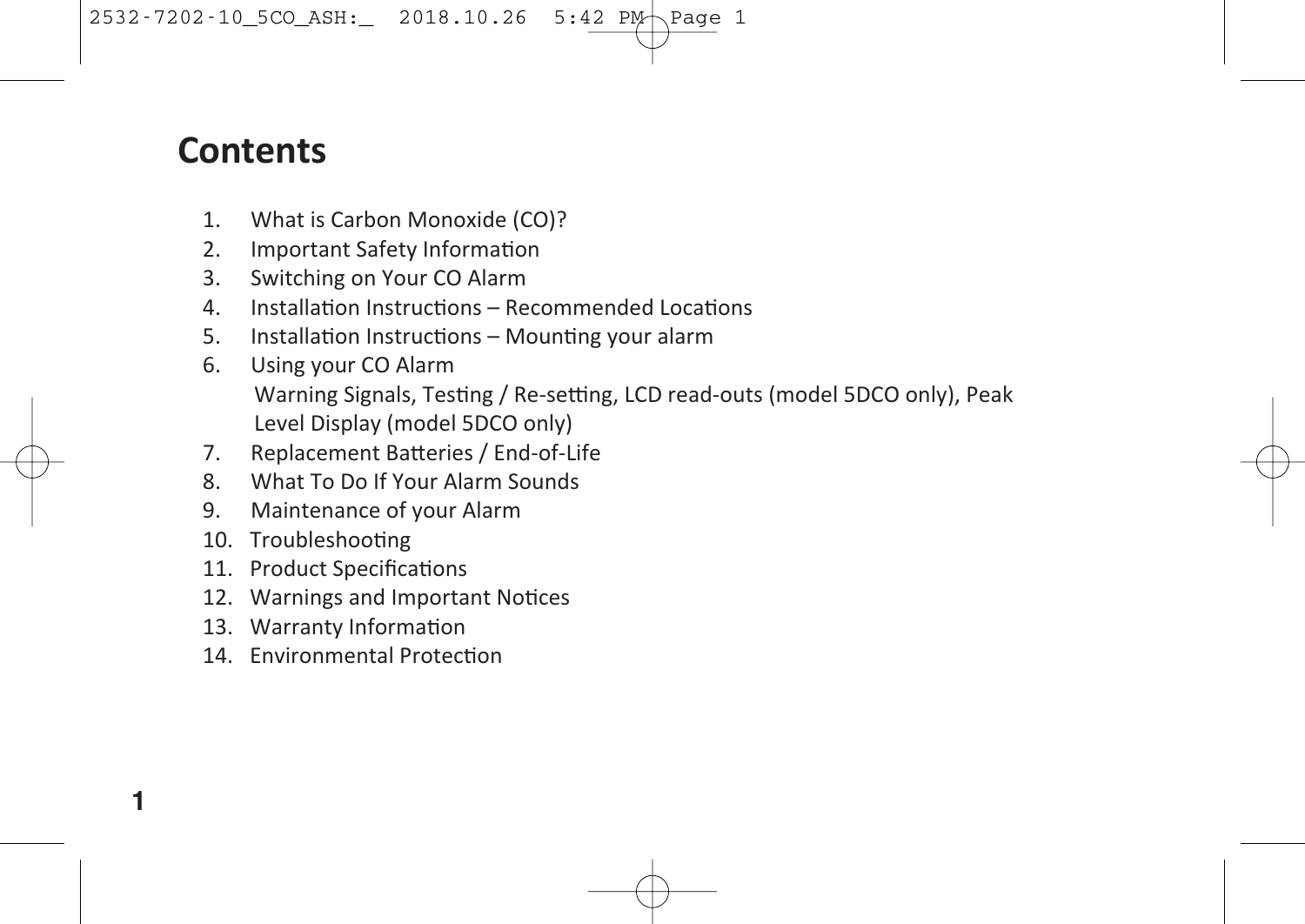# **Product Features and Specifications**

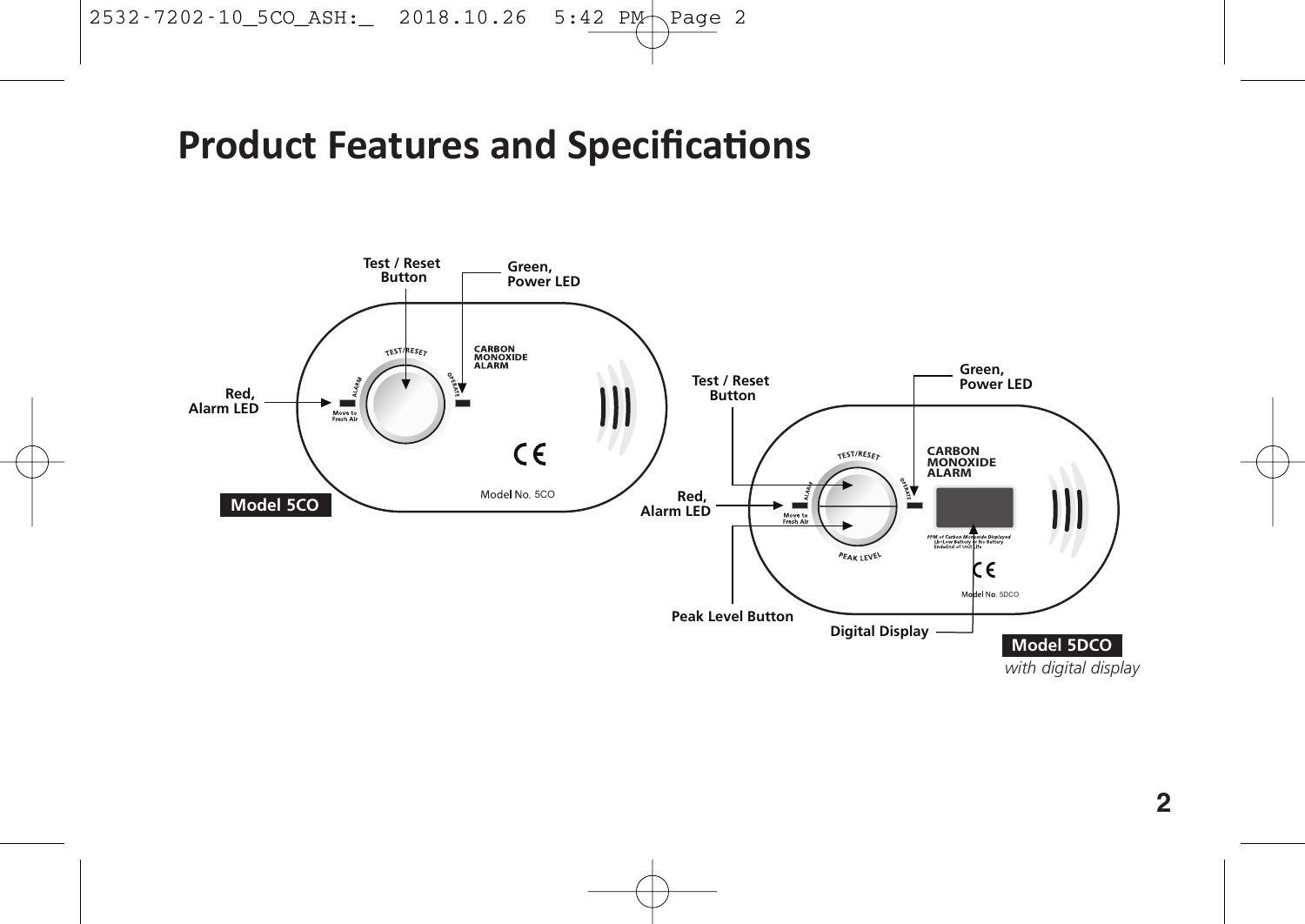### **1. What is Carbon Monoxide?**

Carbon monoxide (CO) is a highly poisonous gas that has no taste, colour or smell.

#### **Potential Sources of CO**

- **Wood-burning stoves**
- **Gas boilers and fires**
- **Gas Hobs**
- **Oil and coal burning appliances**
- **Portable gas heaters**
- **Blocked flues and chimneys**
- **Fumes from integral garages**
- **Barbecues**
- **High concentrations of tobacco smoke**

**This** CO alarm is no substitute for proper maintenance of your **appliances.**

**Carbon monoxide can be produced from poorly burning appliances or from blocked flues and chimneys.**

**If** your alarm has sounded and you have ventilated the room the CO **may have dispersed before help arrives. It is crucial that the source of CO is determined and appropriate maintenance carried out.**

Carbon monoxide is a cumulative poison meaning long-term exposure to low levels may cause symptoms. This alarm is time-weighted – the higher the level of CO, the sooner it will alarm. **NOTE: The apparatus may respond to brief exhaust gas emissions, for example during the ini/al start-up** of an appliance. Also, hydrogen acts as an interferent and can arise from some battery **charging** activities and the curing of concrete or cement under certain circumstances. Volatile **Organic Compounds (VOCs), e.g. alcohols, which may eventually ac/vate the alarm, can be generated from use of damp-proofing materials or other coa/ngs containing alkylalkoxysilanes.**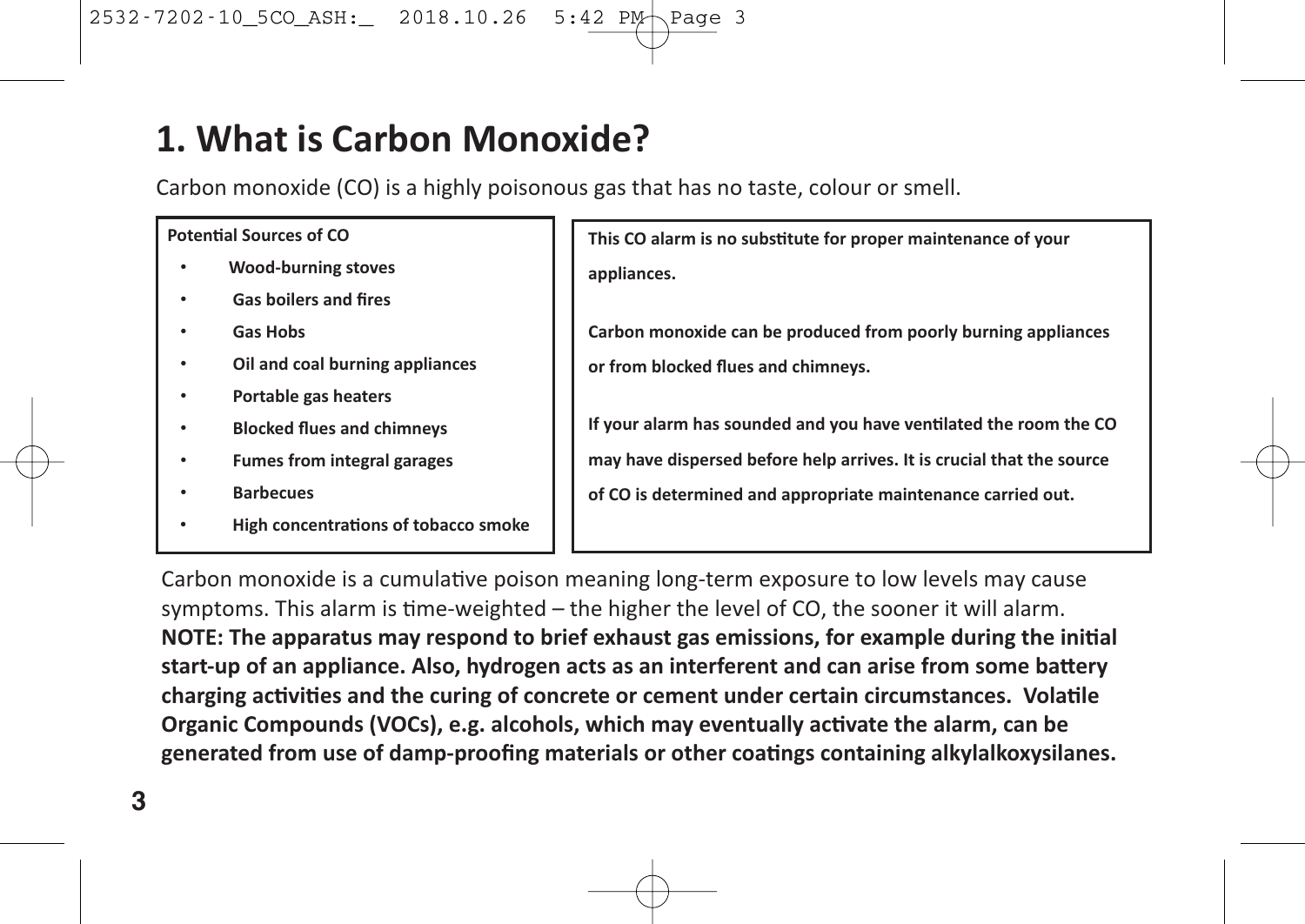#### **2. Further informa0on for Caravan and Boat Owners**

The following can lead to carbon monoxide being produced;

- Using LPG cooking appliances for space heating
- Leaving LPG appliances on overnight
- Barbecue's within the boat cabin or near a caravan door (e.g. under an awning)

To be safe, know the possible sources of CO in your home. Keep fuel burning appliances and their chimneys and vents in good working condition. Learn the early symptoms of exposure, and if you suspect CO poisoning, move outside to fresh air and get emergency help. Your first line of defence is an annual inspection and regular maintenance of your appliances. Contact a licensed contractor or call your local utility company for assistance.

**This alarm has not been tested specifically for use in caravans or boats. Only CO alarms certified to EN50291-2** are **fully** approved for this purpose.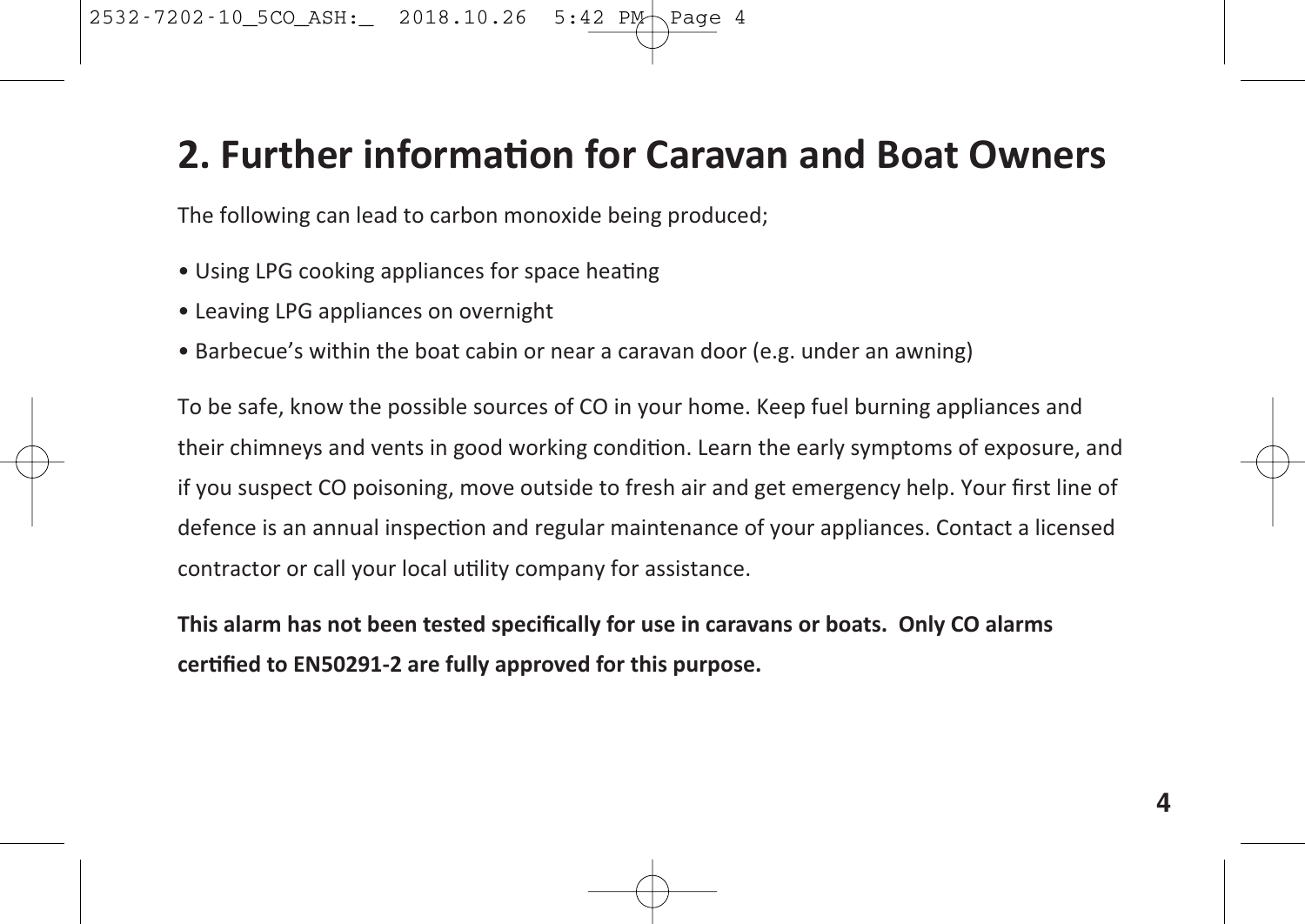#### **2. Alarm levels as defined by EN50291-1:2010**

The table below shows the response times at which your CO alarm will sound;

| Parts per Million (PPM) of CO | Time until Alarm                  |
|-------------------------------|-----------------------------------|
| 50                            | $60 - 90$ minutes                 |
| 100                           | $10 - 40$ minutes                 |
| 300                           | Must alarm in less than 3 minutes |

#### **CO** Advice and Information

The table below shows the effects of different levels of CO poisoning on the body;

| Parts per Million (PPM) | Affects on Adults                                                                                                    |
|-------------------------|----------------------------------------------------------------------------------------------------------------------|
| 100                     | Slight headache, nausea, fatigue (flu-like symptoms)                                                                 |
| 200                     | Dizziness and headache within $2 - 3$ hours                                                                          |
| 400                     | Nausea, frontal headache, drowsiness, confusion and rapid heart rate.<br>Risk to life after over 3 hours of exposure |
| 800                     | Severe headaches, convulsions, vital organ failures. Death possible within<br>$2 - 3$ hours                          |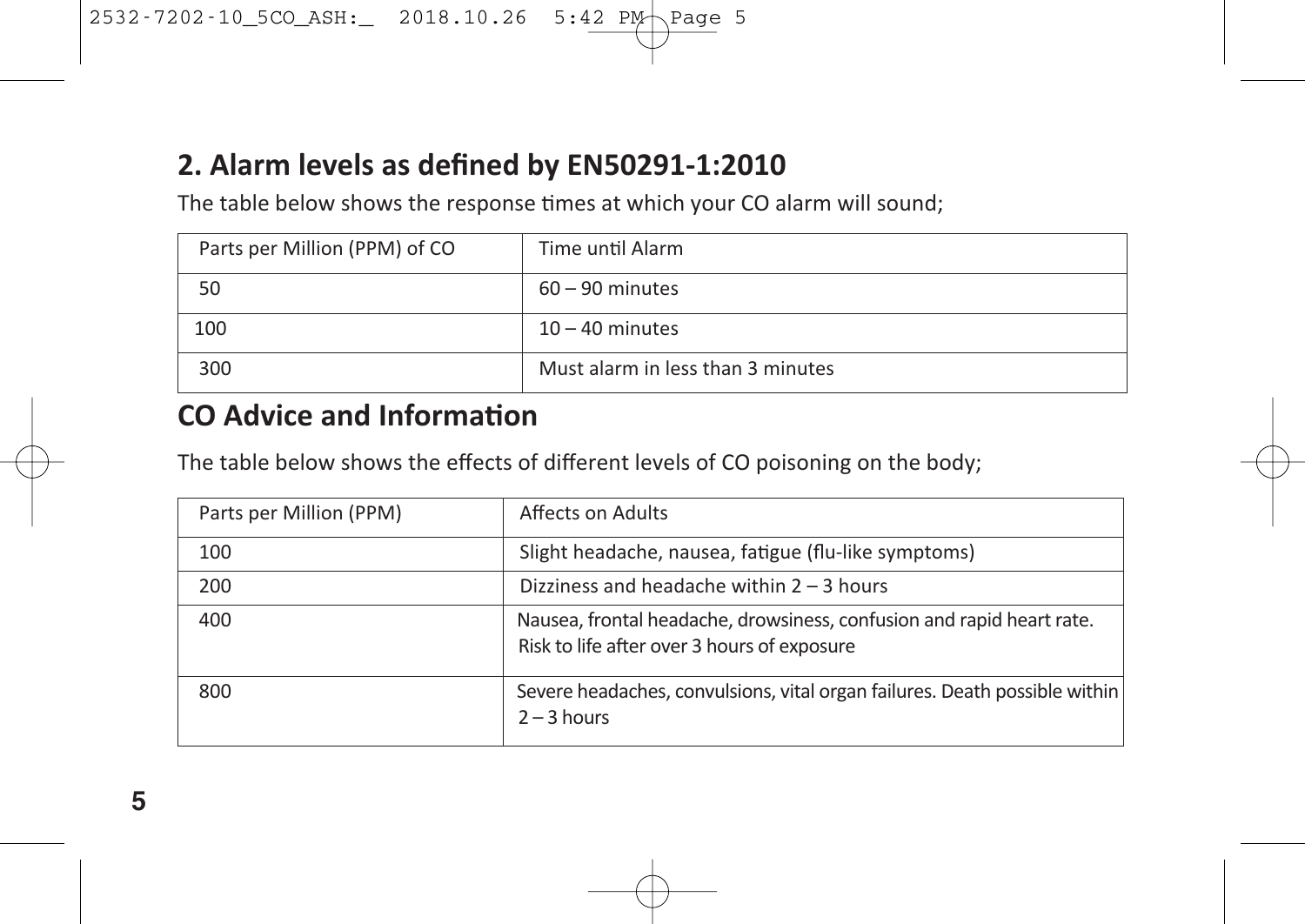### **2.Important Safety Information**

**NOTE: If you recognise any of the above symptoms consult your Doctor immediately.**

**NOTE: Young** children, elderly and pets are more susceptible to the dangers of CO.

**NOTE: Your Kidde alarm is designed to detect CO gas. It is not designed to detect smoke, fire or other gas such as natural gas.**

**NOTE: This product is intended for use in ordinary family homes. It is not designed to measure compliance with occupational safety and the HSE.** 

**NOTE: Individuals** with certain specific medical conditions may need an alarm that **operates below 30ppm. If this applies consult your Doctor.**

**IMPORTANT: Ensure that all family members are familiar with the symptoms of CO poisoning and how your alarm works.**

**CAUTION: This alarm will only indicate the presence of carbon monoxide at the ! sensor. Carbon monoxide may be present in other areas.**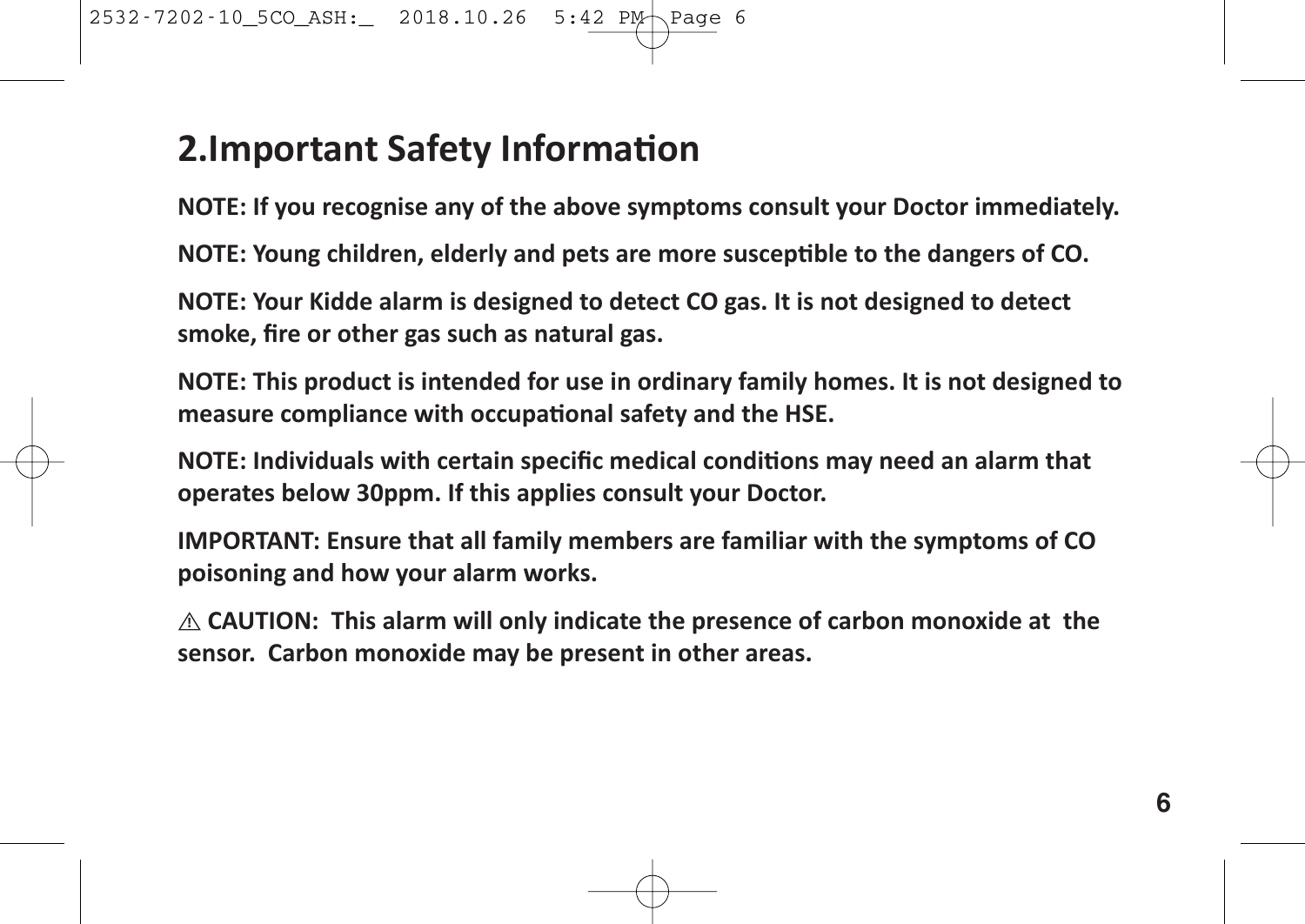### **3. Switching on Your CO Alarm**

NOTE: Your CO alarm must be installed by a competent person using the guidance that follows;

- 1. Remove the batteries from the pack and insert them into the battery compartment. Make sure that you fit the batteries in accordance with the polarity markings (+ or -) within the battery compartment. If correctly installed, the alarm will give a short beep.
- 2. Push the test button. The alarm will beep once followed by 4 loud pulses, then a brief pause and then 4 more pulses, ending with a single beep.
- 3. If you have a digital read-out alarm (model 5DCO) the LCD screen will show "---" and then "888" before settling at "0"
- 4. Check that the green LED flashes at 30 second intervals to show that the alarm has power. This is easiest to see in a dark area, or with lights switched off.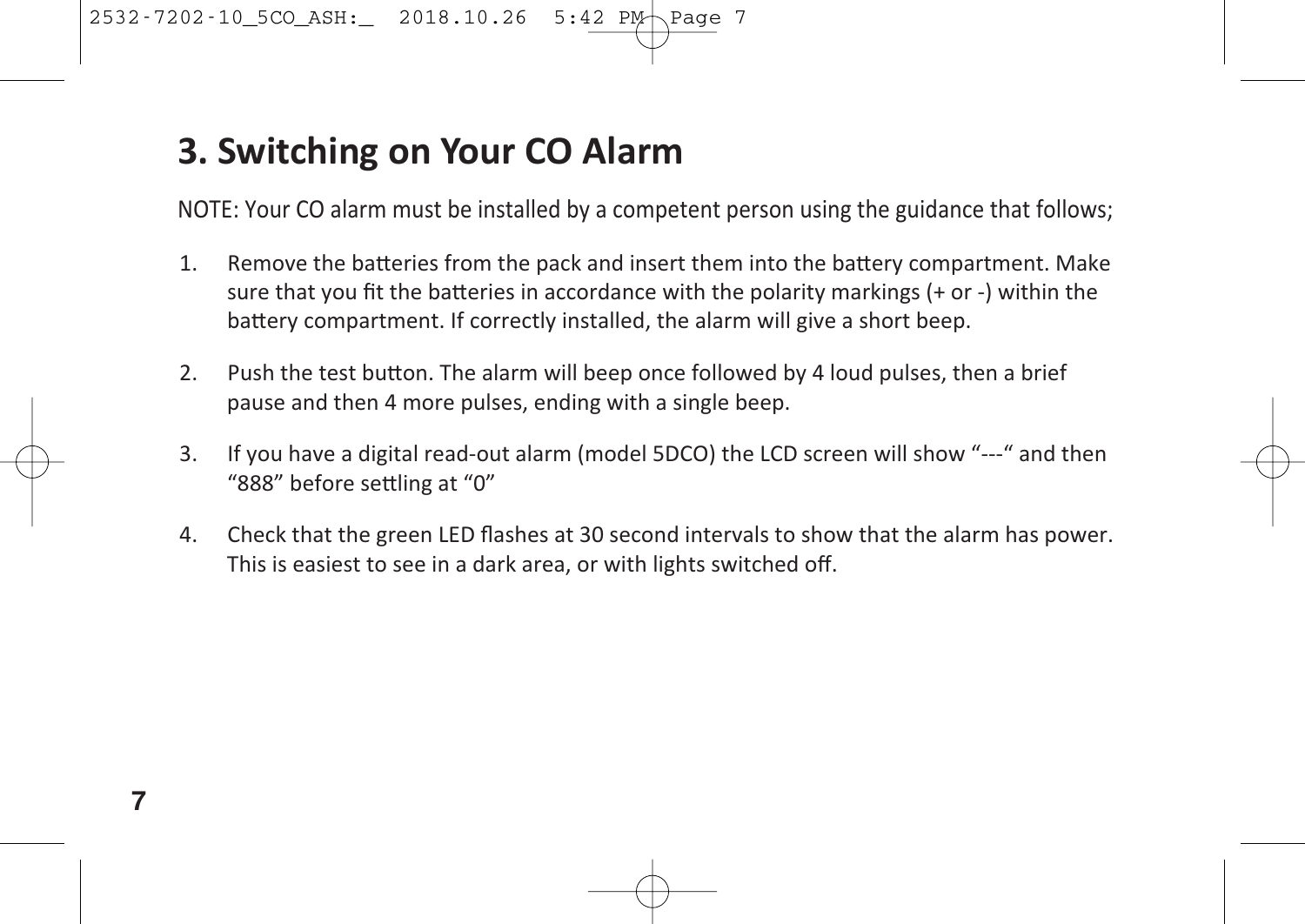### **4.Installation Instructions – Recommended Locations**

- When wall-mounting place the alarm a horizontal distance of between 1 metre and 3 metres from a fuel burning appliance.
- Wall-mounted alarms should be close to the ceiling, but at least 150mm away to avoid being in 'dead-air' space.
- Locate within hearing distance of bedrooms<sup>\*</sup> and place at sleeping height if a heating appliance is in the bedroom.
- CO alarms in rooms with sloped ceilings should be located on the high side of the room.
- Ceiling mounted alarms should be at least 300 mm from any wall.
- $\cdot$  If there is a partition in the room, locate the alarm on the same side of the partition as the potential source.
- \* A CO alarm should be installed in all rooms containing a fuel burning appliance. Additional CO alarms should be installed in rooms where most awake time is spent, in every sleeping area, and on every level of the home.

#### **Locations** to **Avoid**

- Avoid locating next to draughts, such as doors, windows, extractor fans, air vents or other similar ventilation openings.
- $\cdot$  Avoid locating close to obstructions (e.g. behind curtains, shelves or furniture).
- Avoid dusty, dirty or greasy areas, such as garages or workshops
- $\,$  Avoid humid (bathrooms), cold (< -10 °C) or hot (> 40 °C) or damp areas and keep away from sinks.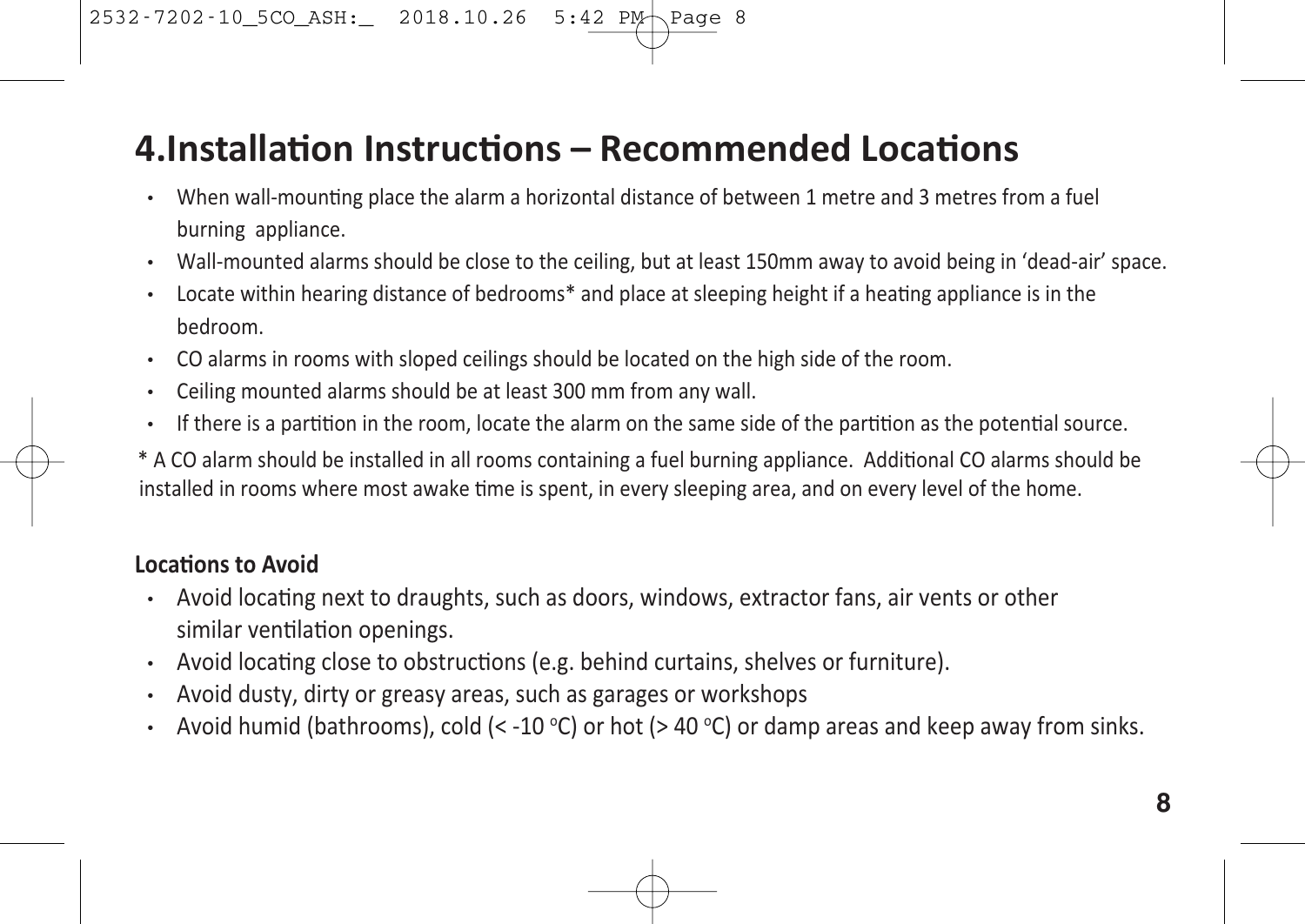### **5.** Installation Instructions - Mounting

**THIS ALARM MUST BE INSTALLED BY A COMPETENT PERSON AND IS TO BE INSTALLED ACCORDING TO THESE INSTRUCTIONS**

#### **Wall-mounting (recommended by the manufacturer, if possible)**

- 1. Drill two holes in a wall 7.8 cm apart (you may wish to use the back-plate for guidance)
- 2. Insert the two rawl-plugs, that are supplied, into the holes
- 3. Insert the two screws as supplied into the holes ensuring enough of the screw sticks out of the wall (approx. 3mm)
- 4. Hook the alarm over the screws

#### **Free-standing**

**ALWAYS BE CAREFUL TO LOCATE A FREE-STANDING ALARM WHERE IT IS UNLIKELY TO BE KNOCKED TO THE FLOOR, AND IN ACCORDANCE WITH THE INSTALLATION INSTRUCTIONS - RECOMMENDED LOCATIONS SECTION.**

Ensure free-standing alarms are placed in the upright position, and not lying flat on a surface.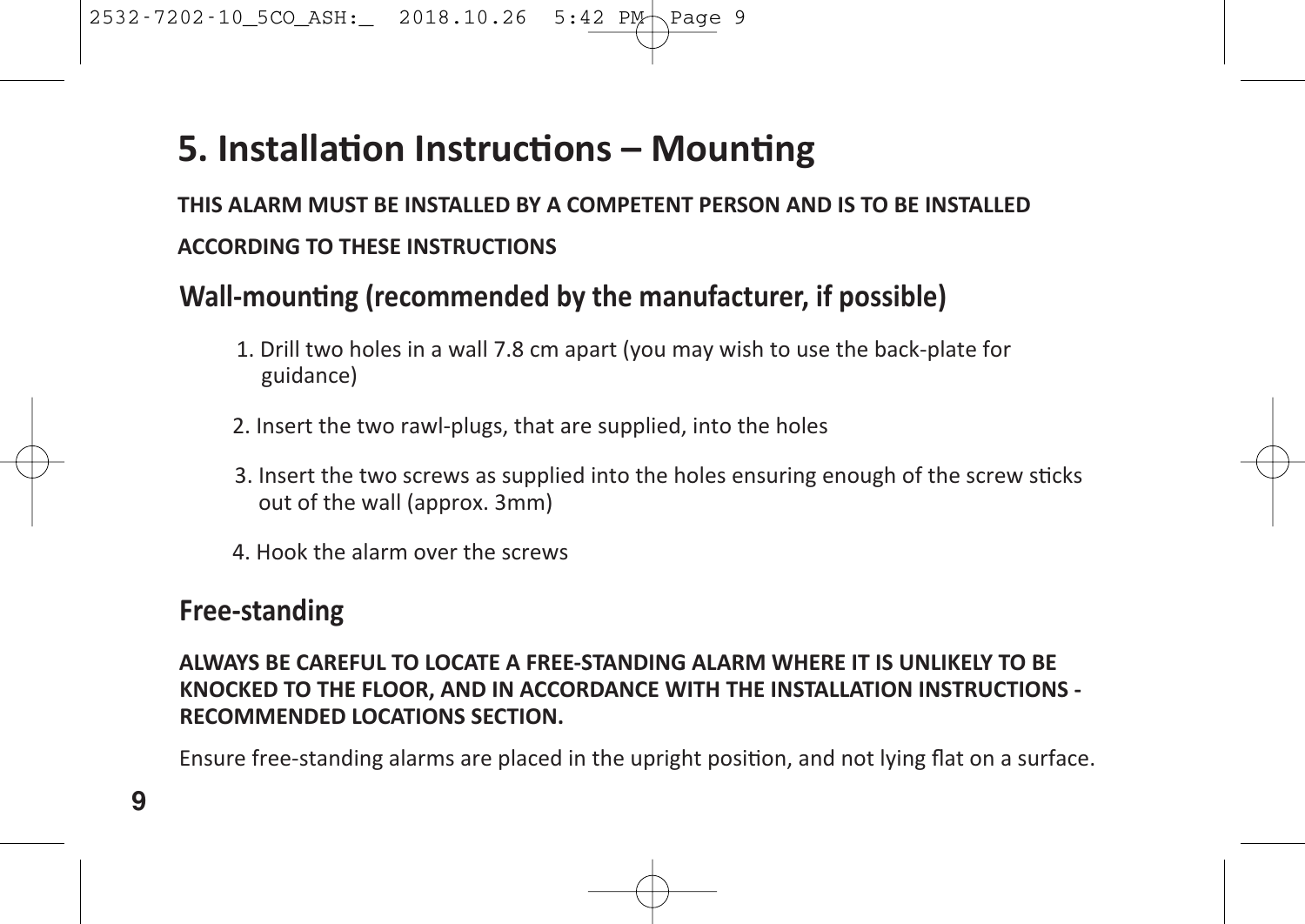### **6. Using Your Alarm (non-digital version, 5CO)**

#### **Recognising Alarm Signals and Warnings**

| Feature                                                                               | What this means                              | <b>Required Action</b>                      |
|---------------------------------------------------------------------------------------|----------------------------------------------|---------------------------------------------|
| Green LED flashes every 30 seconds                                                    | Normal operation                             | None                                        |
| The alarm chirps every 60 seconds and the red<br><b>LED flashes</b>                   | Low batteries                                | Replace batteries as soon<br>as possible    |
| Alarm chirps twice every 30 seconds and the<br>red LED flashes twice                  | End of life of the alarm                     | Replace the alarm                           |
| Alarm chirps every 30 seconds and red LED<br>flashes every 30 seconds                 | Fault                                        | Replace the alarm                           |
| Red LED on and constant tone                                                          | Malfunction                                  | Replace the alarm                           |
| Loud, continual alarm (4 beeps - 5 second<br>pause - 4 beeps) and the red LED flashes | Dangerous levels of CO<br>have been detected | Follow emergency<br>procedures (see Page15) |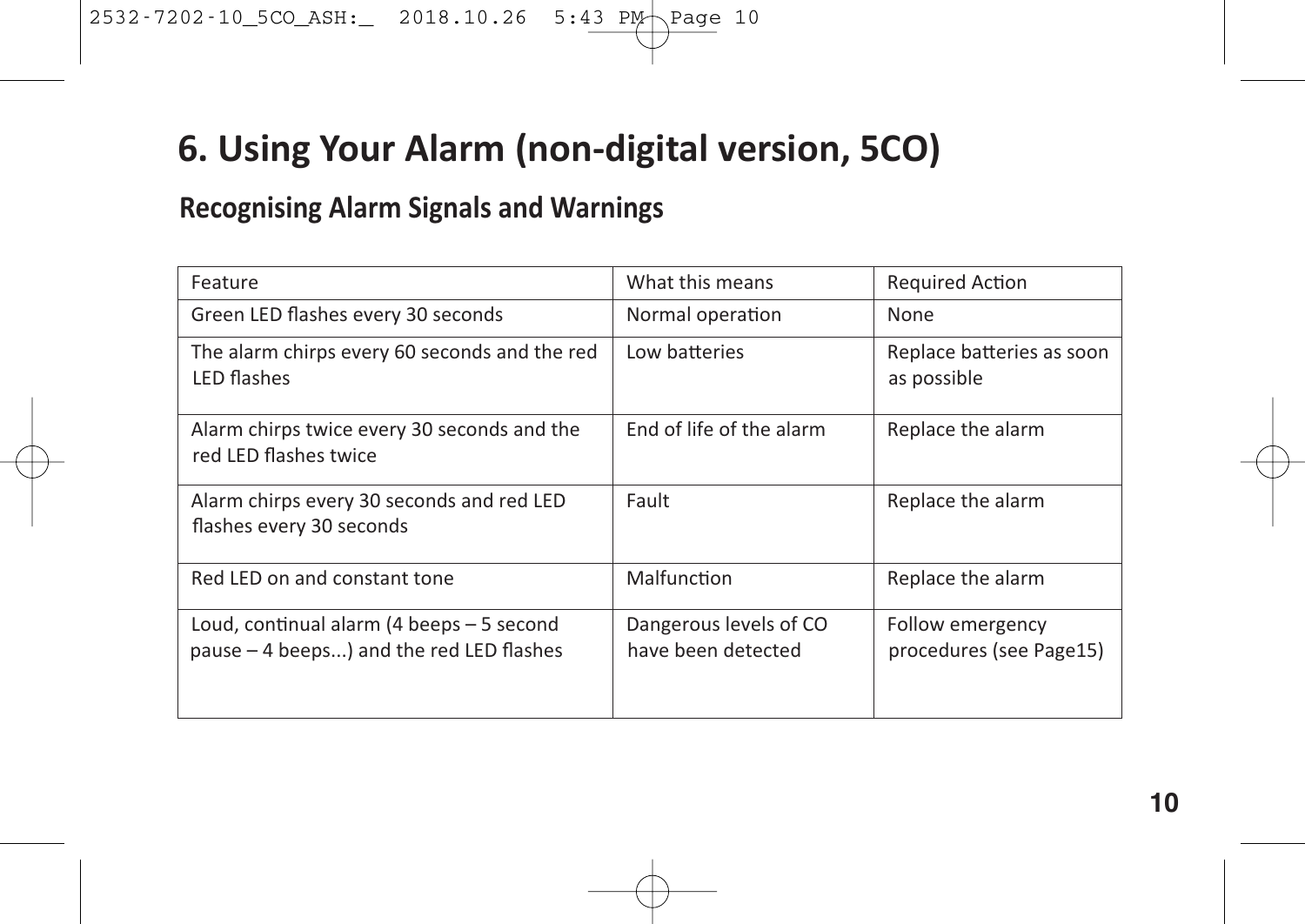### **6. Using Your Alarm (non-digital version, 5CO)**

#### **Testing**

Each week your alarm should be tested by pressing the test button. The alarm will beep once followed by 4 loud pulses, then a brief pause and then 4 more pulses, ending with a single beep.

During this test sequence, the red LED will flash for 10 seconds.

This confirms that the alarm is powered up and working.

#### **Re-setting the Alarm**

If the alarm sounds, the test  $/$  reset button will silence the alarm unless it is still detecting dangerous levels of CO. The green light will then flash every 30 seconds to indicate that the alarm has power.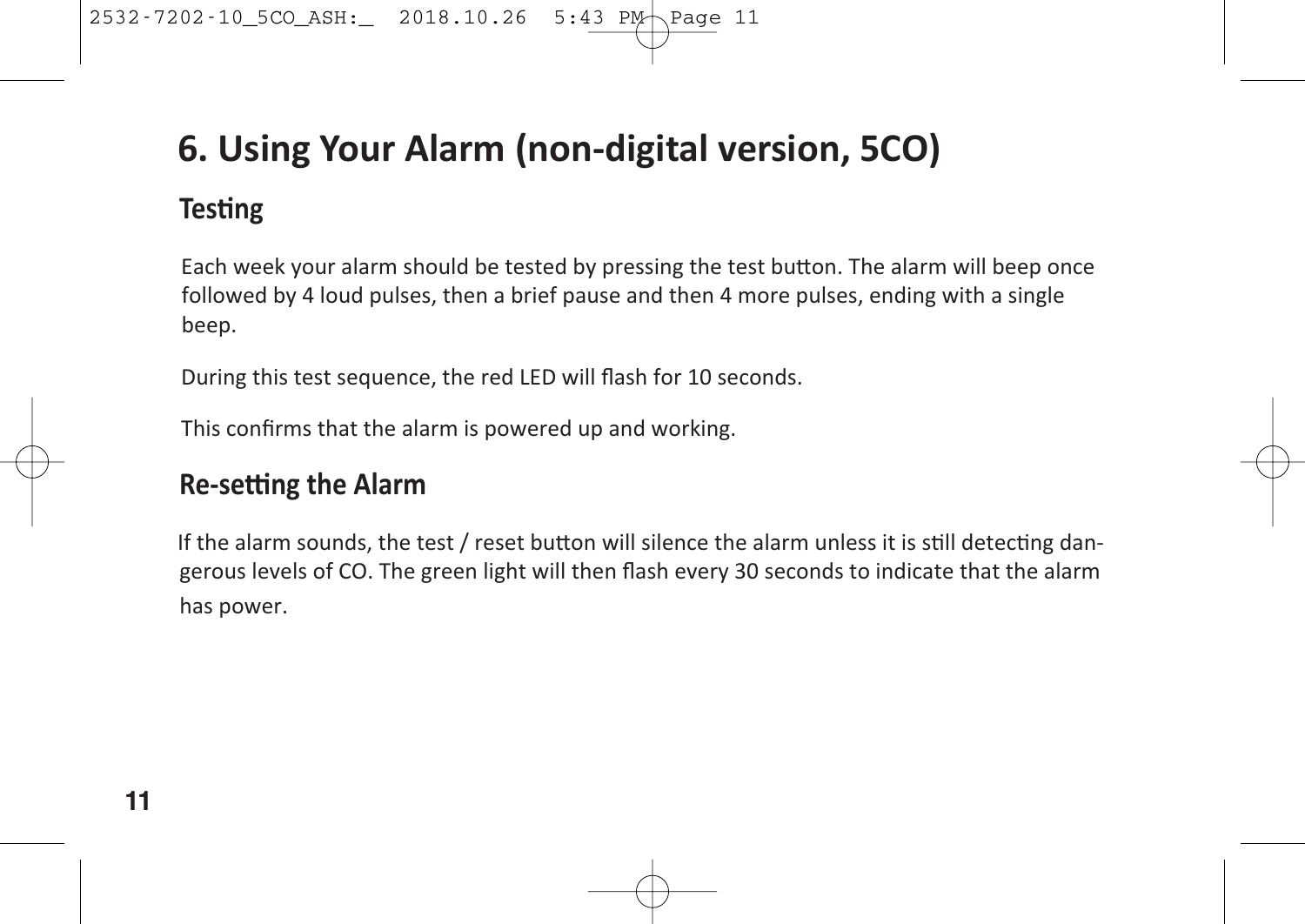### **6.Using Your Alarm (for Digital unit only, 5DCO)**

Additional features for the CO alarm with the digital display screen, model 5DCO;

| Digital Screen<br>LED<br>Sound emitted<br>What this means<br>Required action<br>Green flash every<br>Normal operation.<br>None<br>None<br>$\mathbf{u}$<br>30 seconds<br>(LCD will not show levels <<br>30ppm)<br>Red LED flashes<br>Full alarm<br>Dangerous levels of CO has been<br>Follow emergency procedures (see<br>197.<br>detected<br>4 beeps - pause - 4<br>Page 15)<br>beeps (repeating)<br>Red LED flashes<br>1 beep, then<br>Successful test or reset sequence<br>888.<br>2 sets of 4 beeps,<br>in operation<br>or reset procedure<br>followed by 1 beep<br>Red LED flashes<br>Low batteries (Lb)<br>Change batteries<br>Chirp every<br>60 seconds<br>every 60 seconds<br>しと<br>Red LED flashes<br>Fault<br>Replace the alarm<br>Chirp every<br>Err.<br>30 seconds<br>Red LED on<br>Malfunction<br>Replace the alarm<br>Constant tone<br>Red LED flashes<br>End of Life<br>Chirps twice every<br>Replace the alarm<br>30 seconds<br>twice<br>End |  |  |                                          |
|-------------------------------------------------------------------------------------------------------------------------------------------------------------------------------------------------------------------------------------------------------------------------------------------------------------------------------------------------------------------------------------------------------------------------------------------------------------------------------------------------------------------------------------------------------------------------------------------------------------------------------------------------------------------------------------------------------------------------------------------------------------------------------------------------------------------------------------------------------------------------------------------------------------------------------------------------------------|--|--|------------------------------------------|
|                                                                                                                                                                                                                                                                                                                                                                                                                                                                                                                                                                                                                                                                                                                                                                                                                                                                                                                                                             |  |  |                                          |
|                                                                                                                                                                                                                                                                                                                                                                                                                                                                                                                                                                                                                                                                                                                                                                                                                                                                                                                                                             |  |  |                                          |
|                                                                                                                                                                                                                                                                                                                                                                                                                                                                                                                                                                                                                                                                                                                                                                                                                                                                                                                                                             |  |  |                                          |
|                                                                                                                                                                                                                                                                                                                                                                                                                                                                                                                                                                                                                                                                                                                                                                                                                                                                                                                                                             |  |  | None - this is part of the standard test |
|                                                                                                                                                                                                                                                                                                                                                                                                                                                                                                                                                                                                                                                                                                                                                                                                                                                                                                                                                             |  |  |                                          |
|                                                                                                                                                                                                                                                                                                                                                                                                                                                                                                                                                                                                                                                                                                                                                                                                                                                                                                                                                             |  |  |                                          |
|                                                                                                                                                                                                                                                                                                                                                                                                                                                                                                                                                                                                                                                                                                                                                                                                                                                                                                                                                             |  |  |                                          |
|                                                                                                                                                                                                                                                                                                                                                                                                                                                                                                                                                                                                                                                                                                                                                                                                                                                                                                                                                             |  |  |                                          |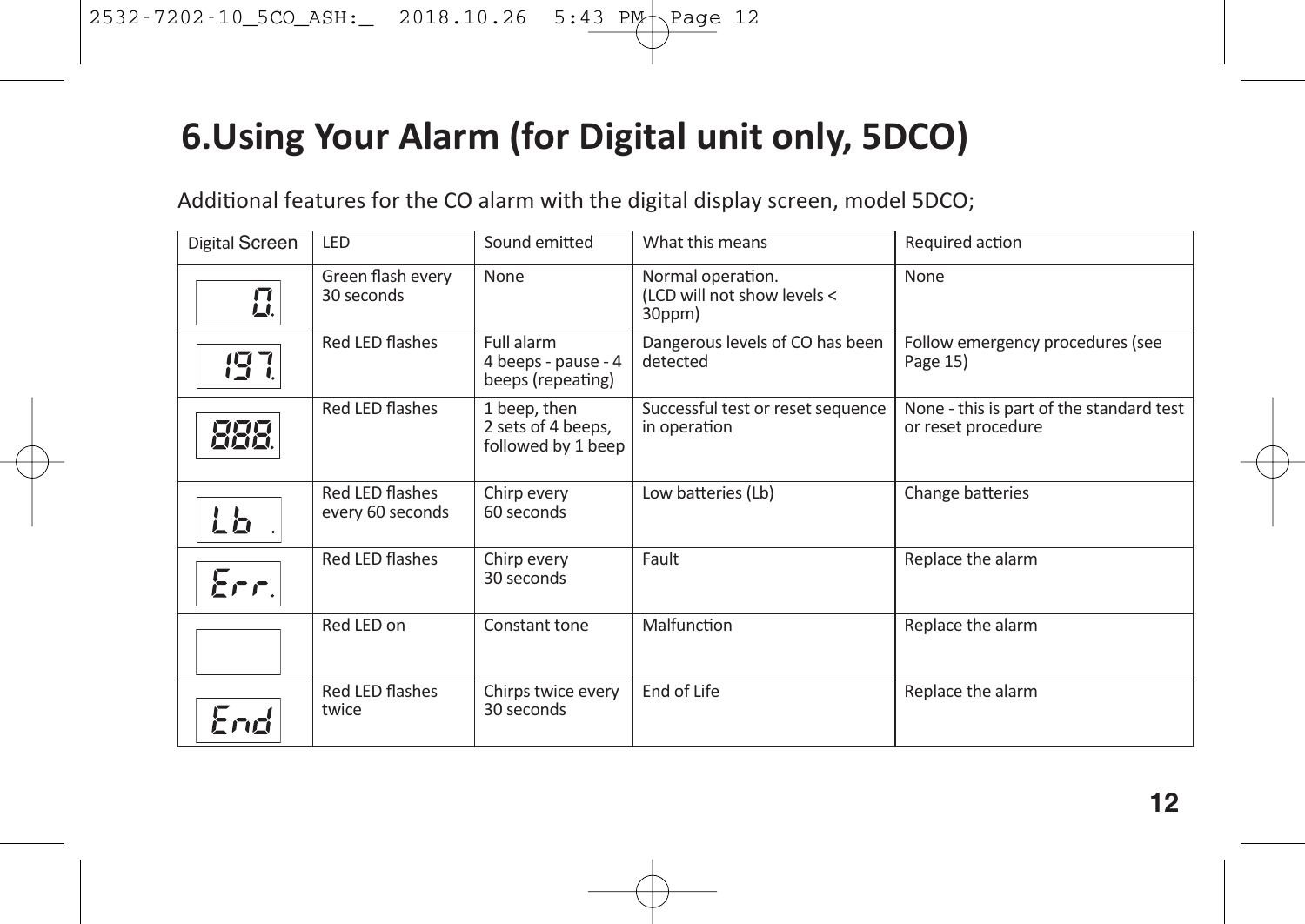# **6. Using Your Alarm (for Digital unit only) – Cont'd Peak Level Display**

Press peak level button to display the most recent CO reading between  $11 - 999$ ppm.

This feature is useful to help you to know what levels of CO may have been detected in your absence so corrective action can be taken (such as servicing your boiler).

NOTE: The peak level memory is cleared to zero if whilst holding the peak level button the test reset button is pressed and released before releasing the peak level button.

CO levels up to 30ppm can occur under normal non-dangerous conditions. Such conditions could include nearby heavy traffic, starting a vehicle in an attached garage, starting a fire or a nearby charcoal barbecue.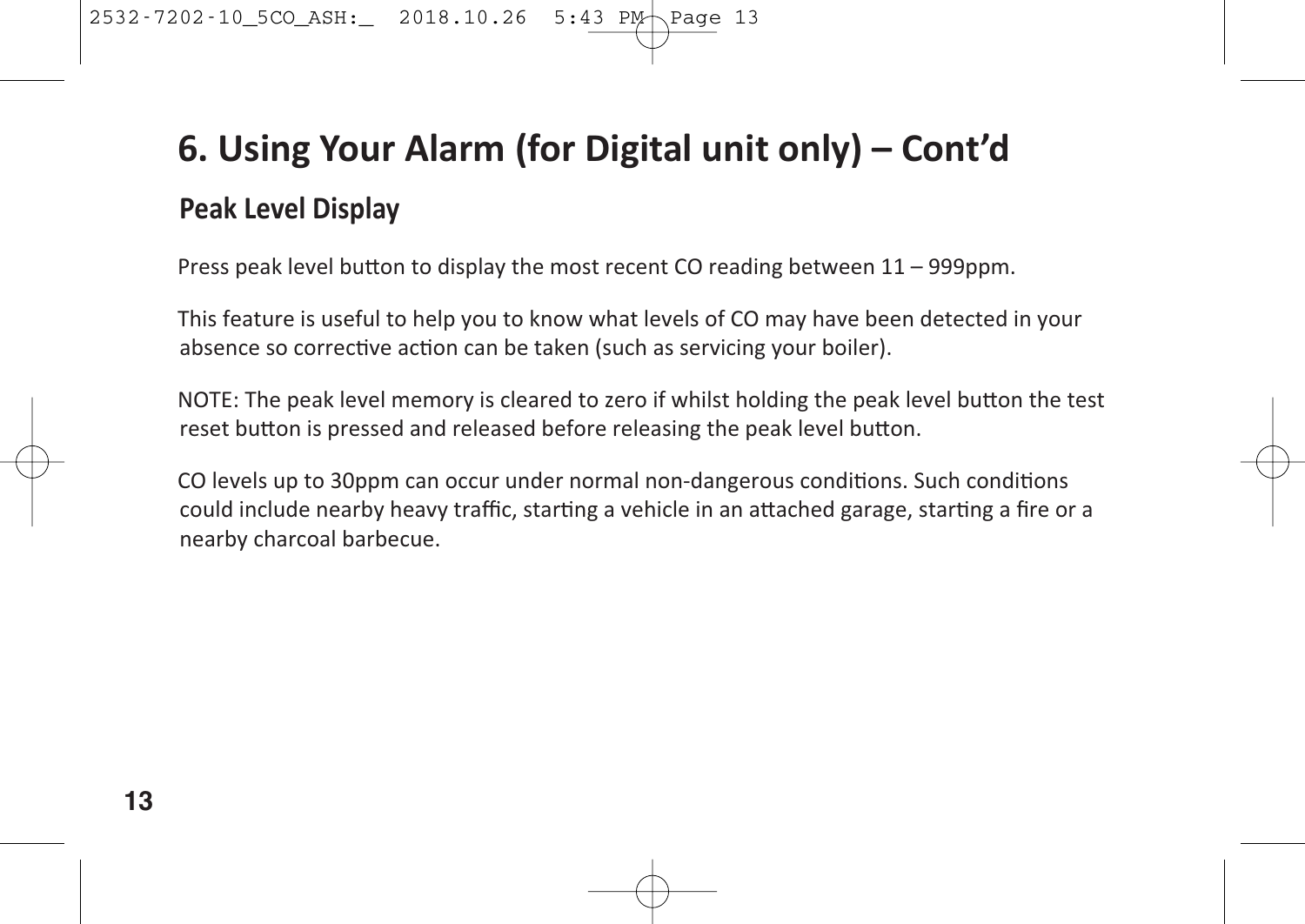# **7. Replacement of Ba1eries / End-of-life**

#### **Low Batteries**

| Type of Alarm      | LCD                               | LED                        | Sound Emitted          |
|--------------------|-----------------------------------|----------------------------|------------------------|
| Non-Digital        | N/A<br>Red flash every 60 seconds |                            | Chirp every 60 seconds |
| Digital LCD Screen | Lb                                | Red flash every 60 seconds | Chirp every 60 seconds |



Slide alarm from back-plate.

Insert 3 x replacement 'AA' batteries

(noting polarity – see sketch)

Replace back-plate and test the alarm

Recommended Batteries Duracell MN1500, MX1500 Gold Peak 15A Golden Power GLR6A Energizer E91

Under normal operating conditions, the batteries will last a minimum of one year.

#### **NOTE:** Constant exposures to extreme temperatures and humidities may affect battery life.

These batteries can be purchased from your local retailer.

 $\underline{\hat{N}}$  **WARNING:** Alarm will not attach to mounting bracket unless batteries are installed. Removal of batteries will render the unit inoperative.

#### **Note: do** not use lithium batteries in this unit.

End-of-life - This alarm will chirp twice every 30 seconds, with two red LED flashes after at least 10 years operation to let you know it has reached its end of life. A replacement needs to be purchased.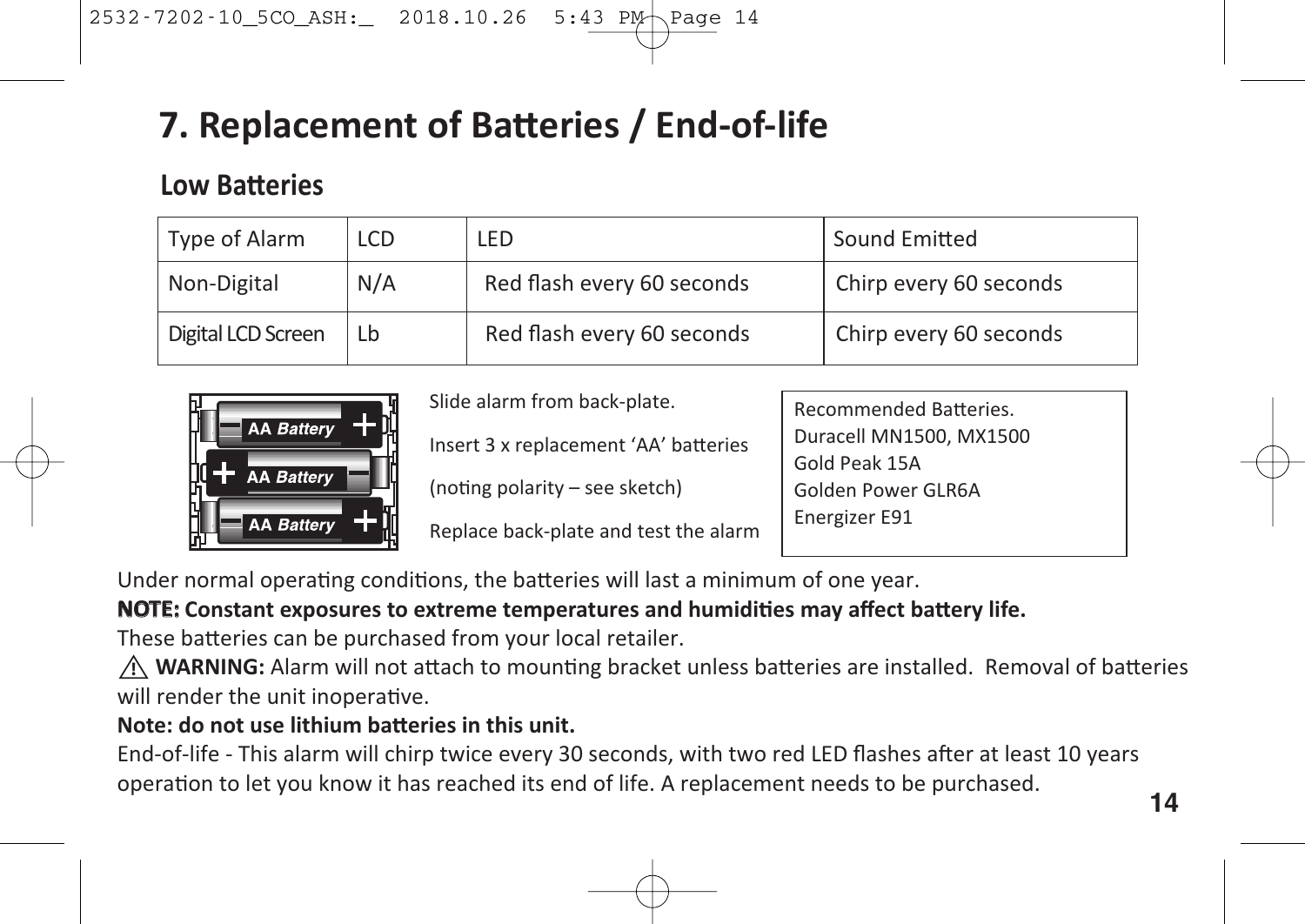# **8. What to do if Your Alarm Sounds!**

#### Carbon Monoxide Alarm Procedure

 $\underline{\hat{Y}}$  WARNING! Activation of the alarm indicates the presence of Carbon Monoxide (CO) which can kill you. Based on recommendations from EN 50292, follow these steps if alarm sounds (4 loud audible pulses followed by a pause for 5 seconds):

- 1. Keep calm and open all doors and windows. Turn off all fuel-burning appliances if possible. Note: it is possible that outdoor conditions could influence domestic CO alarms (bad traffic pollution in cold weather, for example). In these circumstances, the level of indoor CO might actually increase when doors and windows are opened.
- 2. If the alarm continues to sound, even after being reset (where appropriate), then evacuate the premises, alerting other occupants to the risk. Leave doors and windows open. Do not re-enter the premises.
- 3. Get medical help for anyone suffering the effects of CO poisoning, and advise that CO inhalation is suspected.
- 4. Call Gas Emergency Services: 0800 111 999, or your local Gas Safe Registered Engineer:

#### *PHONE NUMBER:*

Never restart the source of a CO problem until it has been corrected. Never ignore the sound of the alarm! Pressing the test/reset button will silence the alarm. If the CO condition that caused the alert continues, the alarm will reactivate. If the unit alarms again within six minutes, it is sensing high levels of CO which can quickly become a dangerous situation.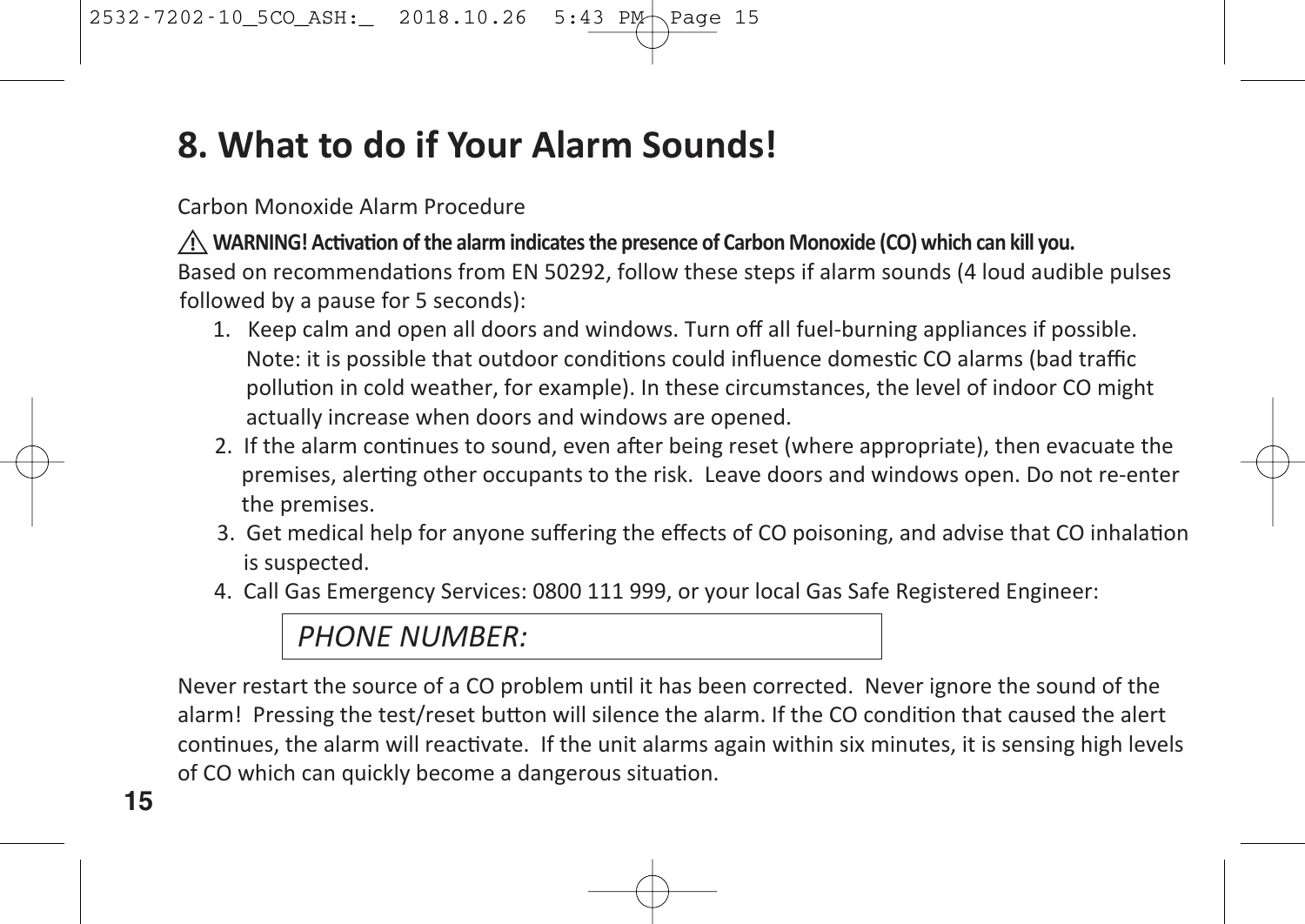#### **9. Maintenance of Your Alarm**

To keep your alarm in good working order:

- **Test every week**
- **Vacuum regularly to remove dust**
- **Keep away from solvents or detergents**
- **Avoid spraying air-freshener, hair-spray near the alarm**
- **Do not paint the alarm. If decora0ng or using adhesives close to the alarm, remove it temporarily**
- **Keep away nappy buckets**

**The following substances can affect the sensor and cause false alarms:**

Methane, Propane, Iso-butane, Iso-propanol, Ethylene, Benzene, Toluene, Ethyl acetate, Hydrogen Sulphide, Hydrogen, Sulphur Dioxide, alcohol based products, paints, thinners, solvents, adhesives, hair-sprays, aftershaves or perfumes and some cleaning agents.

**NOTE:** there could be other compounds occurring within a particular household which could **cause similar effects.**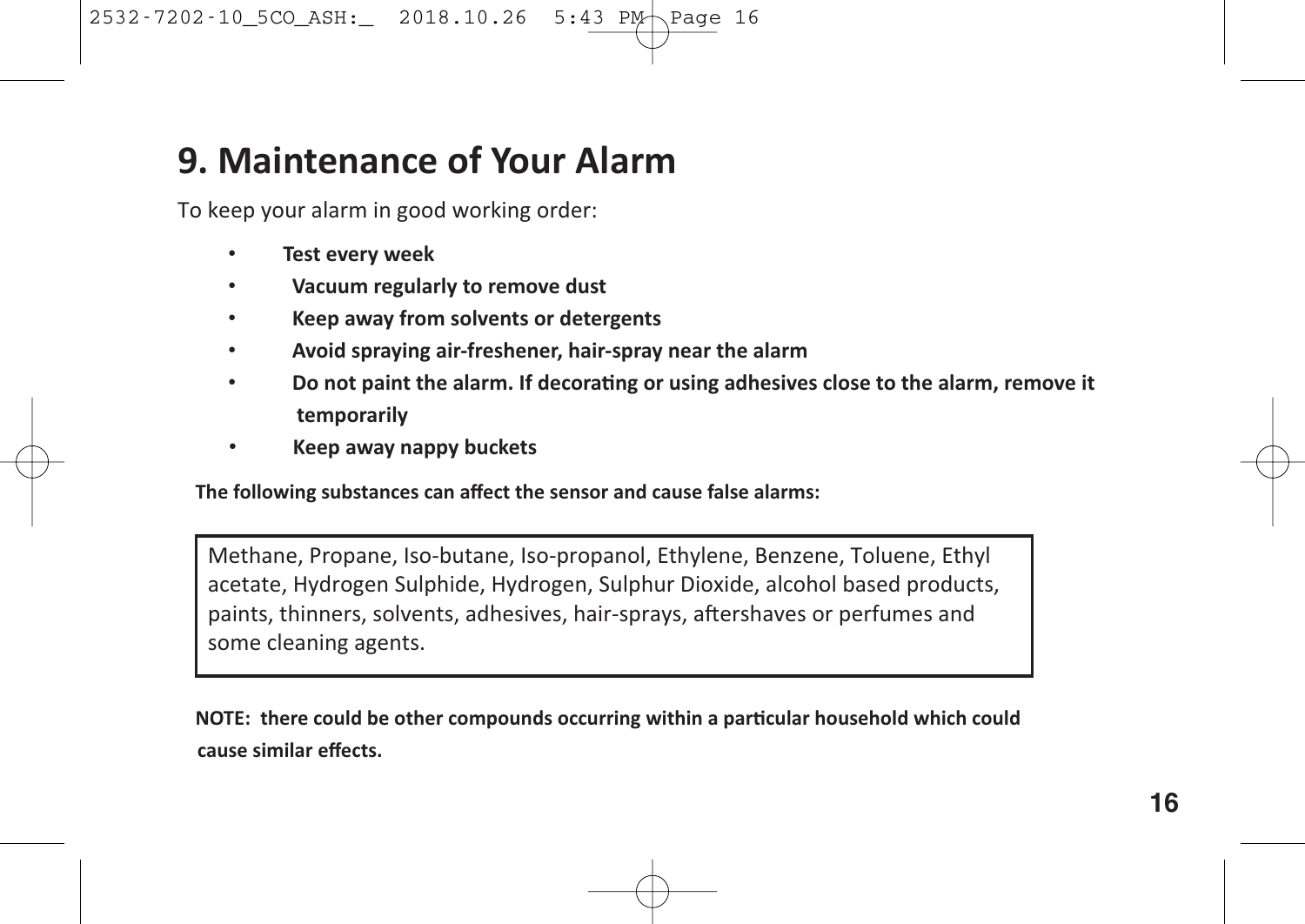# **10. Troubleshooting**

| Symptom                                                    | LCD Screen Display (model<br>5DCO-UK only) | Problem                  | <b>Action Required</b>                                   |
|------------------------------------------------------------|--------------------------------------------|--------------------------|----------------------------------------------------------|
| Single chirp every 60<br>seconds plus flashing<br>red LED. | ட்ப                                        | Low batteries            | Change the batteries                                     |
| Single chirp every 30<br>seconds plus flashing<br>red LED  | Err.                                       | Alarm fault              | Replace alarm<br>(contact Kidde if still in<br>warranty) |
| Red LED on and<br>constant tone                            |                                            | Alarm malfunction        | Replace alarm<br>(contact Kidde if still in<br>warranty) |
| Two chirps plus red<br>LED flashes twice                   | End                                        | End of Life of the alarm | Replace the alarm                                        |

**NOTE:** If at any time your alarm fails to operate correctly (erratic or low sound, for example), contact customer support at 0800 917 0722.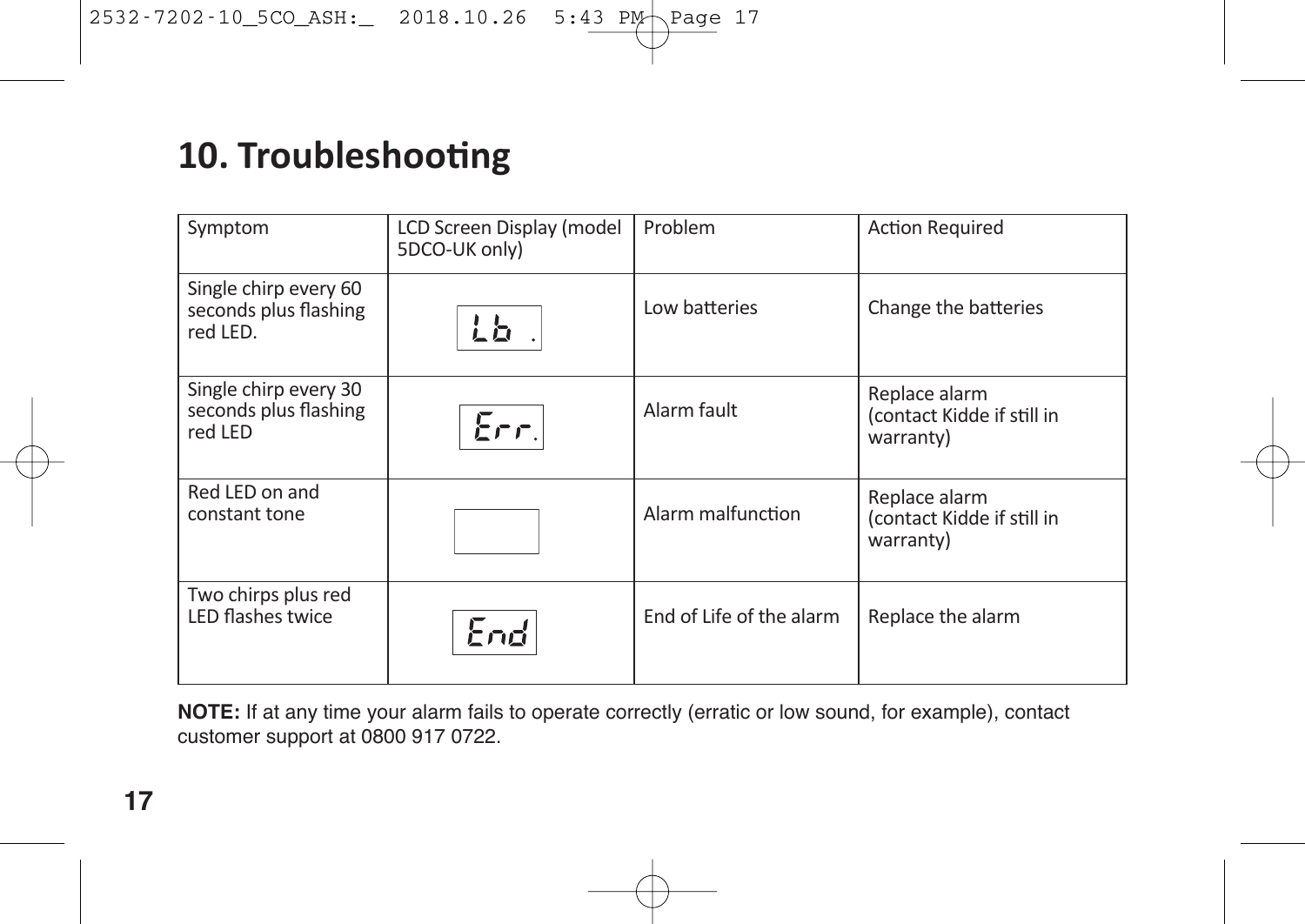# **11. Product Specifications**

| Power                    | 3 x AA batteries (as supplied)                                             |
|--------------------------|----------------------------------------------------------------------------|
| Sensor                   | Electrochemical CO Sensor                                                  |
| Accuracy                 | Depending on the ambient condition (temperature, humidity) and the         |
|                          | condition of the sensor, the alarm readings may vary. The digital readings |
|                          | tolerances are:                                                            |
|                          | Ambient: 27°C +/- 12°C (80°F +/- 10°F), atmospheric pressure +/- 10%,      |
|                          | 40% +/- 3% relative humidity                                               |
| <b>Temperature Range</b> | Operating range: 0°C to 40°C                                               |
| Humidity                 | up to 90%RH (non-condensing)                                               |
| Alarm Sound              | At Least 85dB (A) at 1 metre $\omega$ 3.4 +/- 0.5 KHz pulsing alarm        |
| Size and weight          | Weight: 160g<br>Dimensions: 118mm x 70mm x 40mm                            |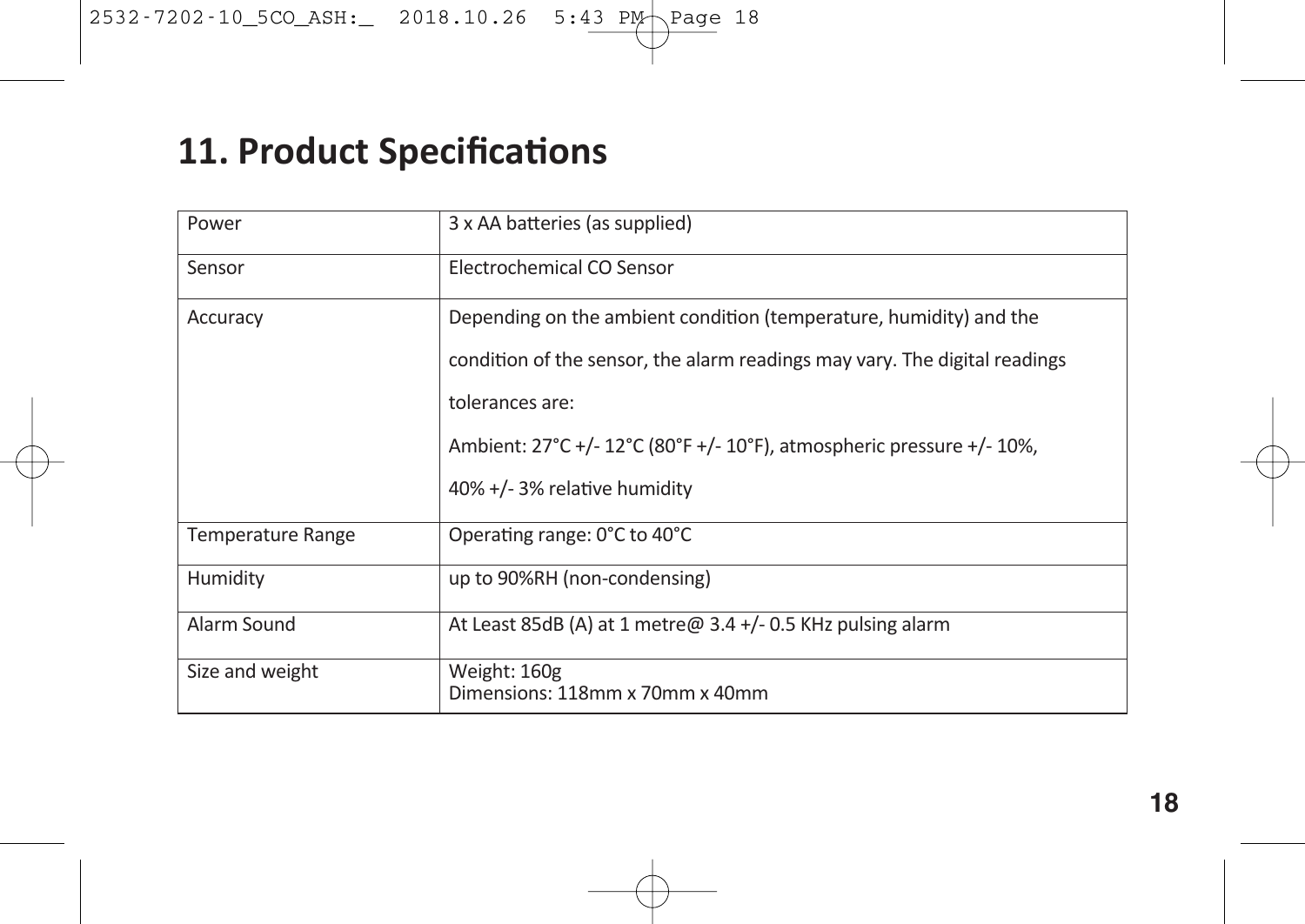### **12. Warnings and Important Notices**

**WARNING: THIS CARBON MONOXIDE ALARM IS NOT A SUBSTITUTE FOR INSTALLING AND MAINTAINING !** AN APPROPRIATE NUMBER OF SMOKE ALARMS IN YOUR HOME. THIS ALARM WILL NOT SENSE SMOKE,<br>FIRE. OR ANY POISONOUS GAS OTHER THAN CARBON MONOXIDE. FOR THIS REASON YOU MUST INSTALL **SMOKE ALARMS TO PROVIDE EARLY WARNING OF FIRE AND TO PROTECT YOU AND YOUR FAMILY FROM FIRE AND ITS RELATED HAZARDS. WARNING: THIS PRODUCT IS INTENDED FOR USE IN ORDINARY INDOOR RESIDENTIAL AREAS. IT IS NOT ! DESIGNED TO MEASURE COMPLIANCE WITH COMMERCIAL AND INDUSTRIAL STANDARDS. THIS ALARM IS NOT SUITABLE FOR INSTALLATION IN HAZARDOUS LOCATIONS . INDIVIDUALS WITH MEDICAL PROBLEMS MAY CONSIDER USING WARNING DEVICES WHICH PROVIDE AUDIBLE AND VISUAL SIGNALS FOR CARBON MONOXIDE CONCENTRATIONS UNDER 30 PPM. IMPORTANT: THIS CARBON MONOXIDE ALARM IS DESIGNED TO DETECT CARBON MONOXIDE FROM ANY SOURCE OF COMBUSTION INCLUDING IMPROPER OR MALFUNCTIONING APPLIANCES. THE INSTALLATION OF THIS DEVICE SHOULD NOT BE USED AS A SUBSTITUTE FOR PROPER INSTALLATION, USE AND MAINTENANCE OF FUEL BURNING APPLIANCES INCLUDING APPROPRIATE VENTILATION AND EXHAUST SYSTEMS WARNING: THIS ALARM WILL NOT WORK WITHOUT POWER. THIS ALARM REQUIRES A CONTINUOUS ! SUPPLY OF POWER.**  $\hat{C}$  WARNING: THIS UNIT IS NOT A SMOKE ALARM. IT WILL NOT SENSE SMOKE . FOR EARLY WARNING OF **FIRE YOU MUST INSTALL SMOKE ALARMS. IMPORTANT: IF ANY FAULT SIGNALS OCCUR, CONTACT THE MANUFACTURER OR SUPPLIER AND DO NOT CONTINUE USING THE ALARM. WARNING: THE DEVICE CANNOT WARN AGAINST THE CHRONIC EFFECTS OF EXPOSURE TO CARBON ! MONOXIDE OR PROTECT INDIVIDUALS WHO ARE AT SPECIFIC RISK. WARNING: ALTERING THE ALARM IN ANY WAY MAY LEAD TO A RISK OF ELECTRIC SHOCK OR PREVENT IT ! FROM FUNCTIONING CORRECTLY.**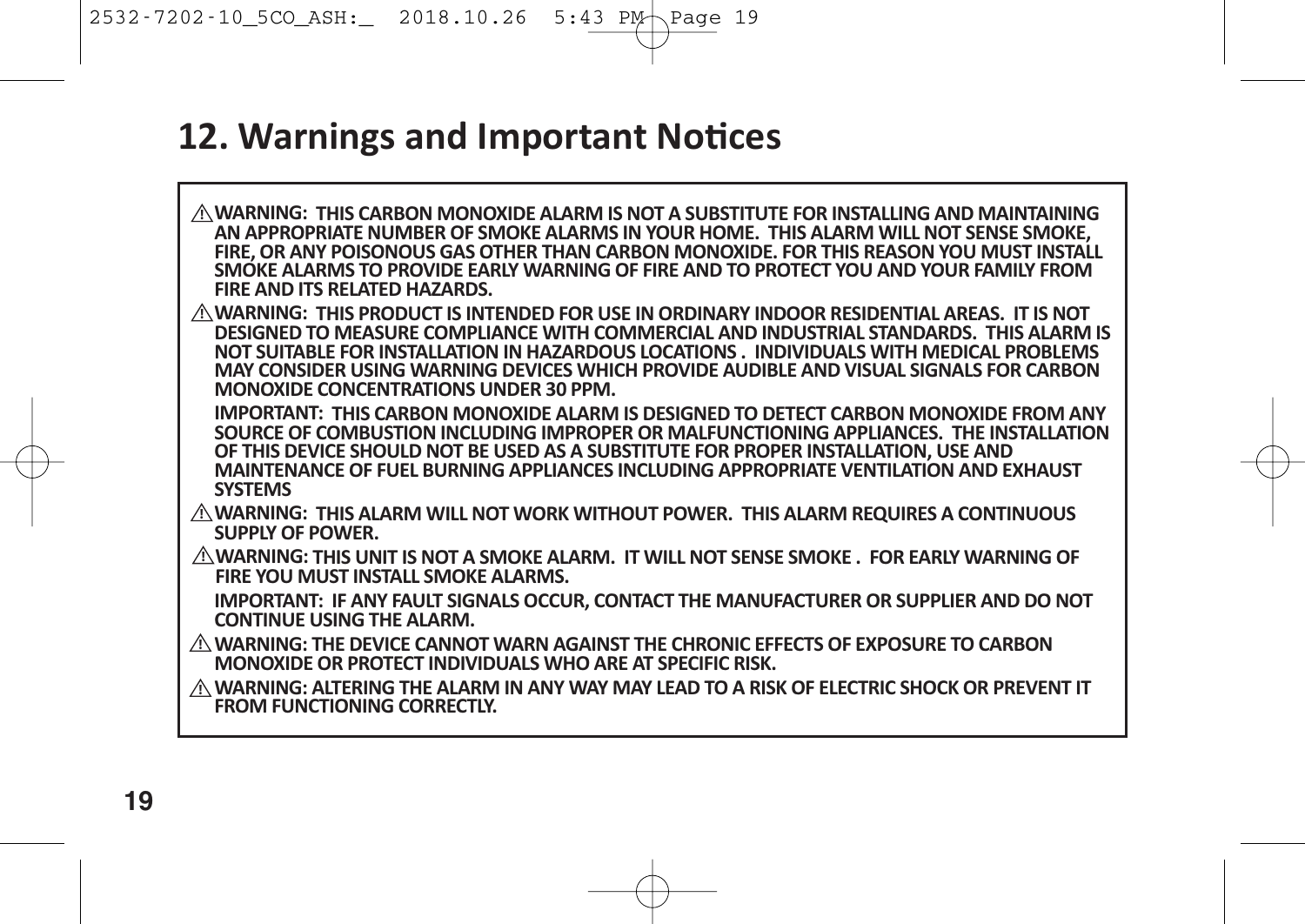#### **13. Warranty**

#### **SEVEN YEAR LIMITED WARRANTY**

**WARRANTY COVERAGE: THE MANUFACTURER WARRANTS TO THE ORIGINAL CONSUMER PURCHASER, THAT THIS PRODUCT (BUT NOT THE BATTERIES) WILL BE FREE OF DEFECTS IN MATERIAL AND WORKMANSHIP FOR A PERIOD OF SEVEN (7) YEARS FROM DATE OF PURCHASE. THE MANUFACTURER'S LIABILITY HEREUNDER IS LIMITED TO REPLACEMENT OF THE PRODUCT. REPAIR OF THE PRODUCT OR REPLACEMENT OF THE PRODUCT WITH REPAIRED PRODUCT AT THE DISCRETION OF THE MANUFACTURER. THIS WARRANTY IS VOID IF THE PRODUCT HAS BEEN DAMAGED BY ACCIDENT, UNREASONABLE USE, NEGLECT, TAMPERING OR OTHER CAUSES NOT ARISING FROM DEFECTS IN MATERIAL OR WORKMANSHIP. THIS WARRANTY EXTENDS TO THE ORIGINAL CONSUMER PURCHASER OF THE PRODUCT ONLY.** Warranty Disclaimers: Any implied warranties arising out of this sale, including but not limited to the implied warranties of description, merchantability and fitness for a particular purpose, are limited in duration to the above warranty period. In no event shall the Manufacturer be liable for loss of use of this product or for any indirect, special, incidental or consequential damages, or costs, or expenses **incurred by the consumer or any other user of this product, whether due to a breach of contract, negligence, strict liability in tort or** otherwise. The Manufacturer shall have no liability for any personal injury, property damage or any special, incidental, contingent or **consequen/al damage of any kind resul/ng from gas leakage, fire or explosion. This warranty does not affect your statutory rights. Warranty Performance: During the above warranty period, your product will be replaced with a comparable product if the defec/ve** product is returned, postage prepaid, to Kidde Safety Europe Ltd Ash House, Littleton Road, Ashford, TW15 1TZ, UK together with proof of **purchase date. Please include a note describing the problem when you return the unit. The replacement product will be in warranty for the remainder of the original warranty period or for six months, whichever is longer. Other than the cost of postage, no charge will be made for** replacement of the defective product. Important: Do not open unit. Opening unit will void warranty.

Your Carbon Monoxide Alarm is not a substitute for property, disability, life or other insurance of any kind. Appropriate insurance coverage is your responsibility. Consult your insurance agent. Kidde makes no warranty, express or implied, written or oral, including that of merchantability or fitness for any particular purpose, with respect of the batteries.

**For Warranty Service: In many cases the quickest way to exchange your CO alarm is to return it to the original place of purchase. If you have** questions, call the KIDDE customer service department on 0800 917 0722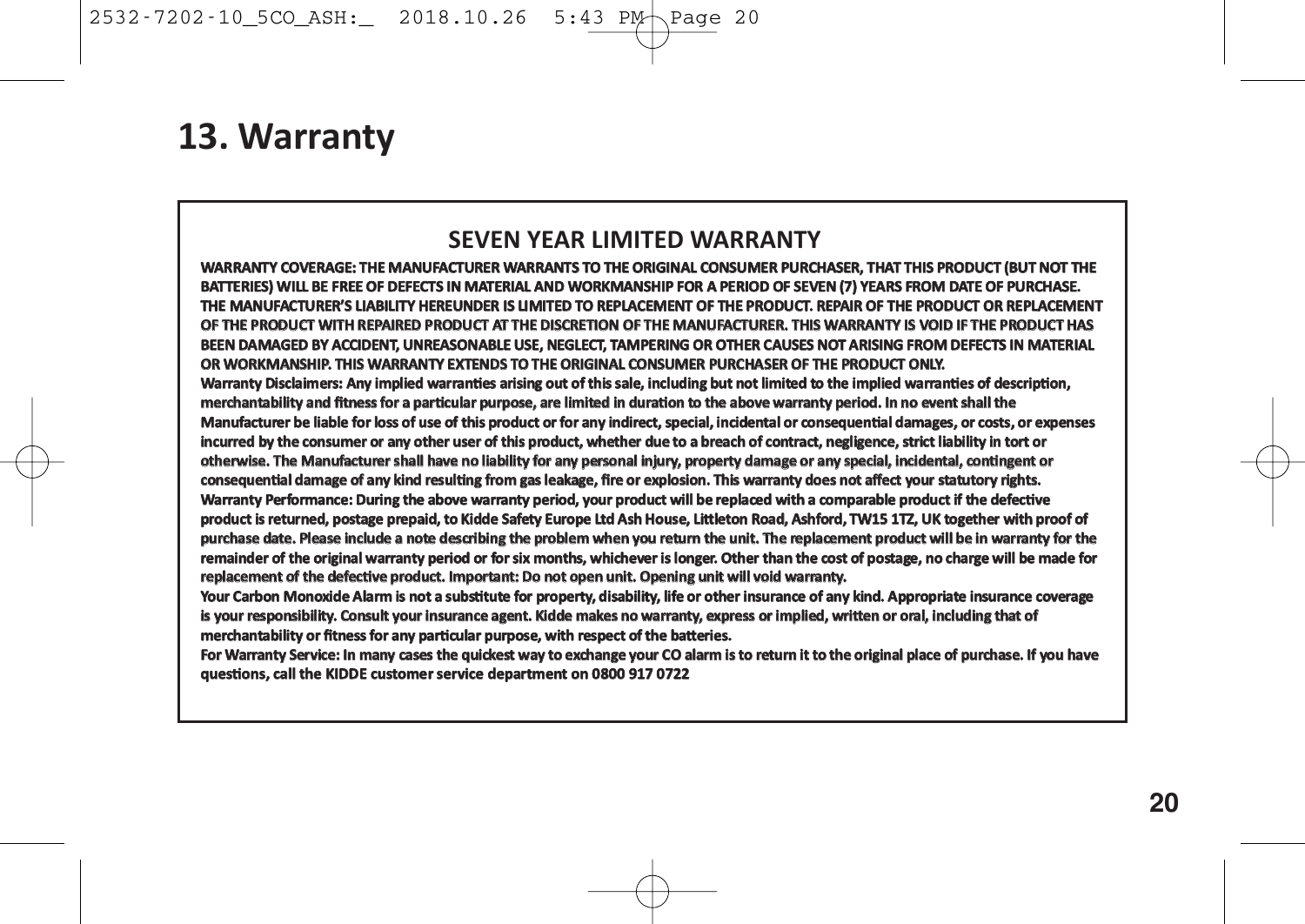### **14. Environmental Protection**

Waste electrical products should not be disposed of with household waste. Please recycle where facilities exist. Check with Local Authority or retailer for recycling advice